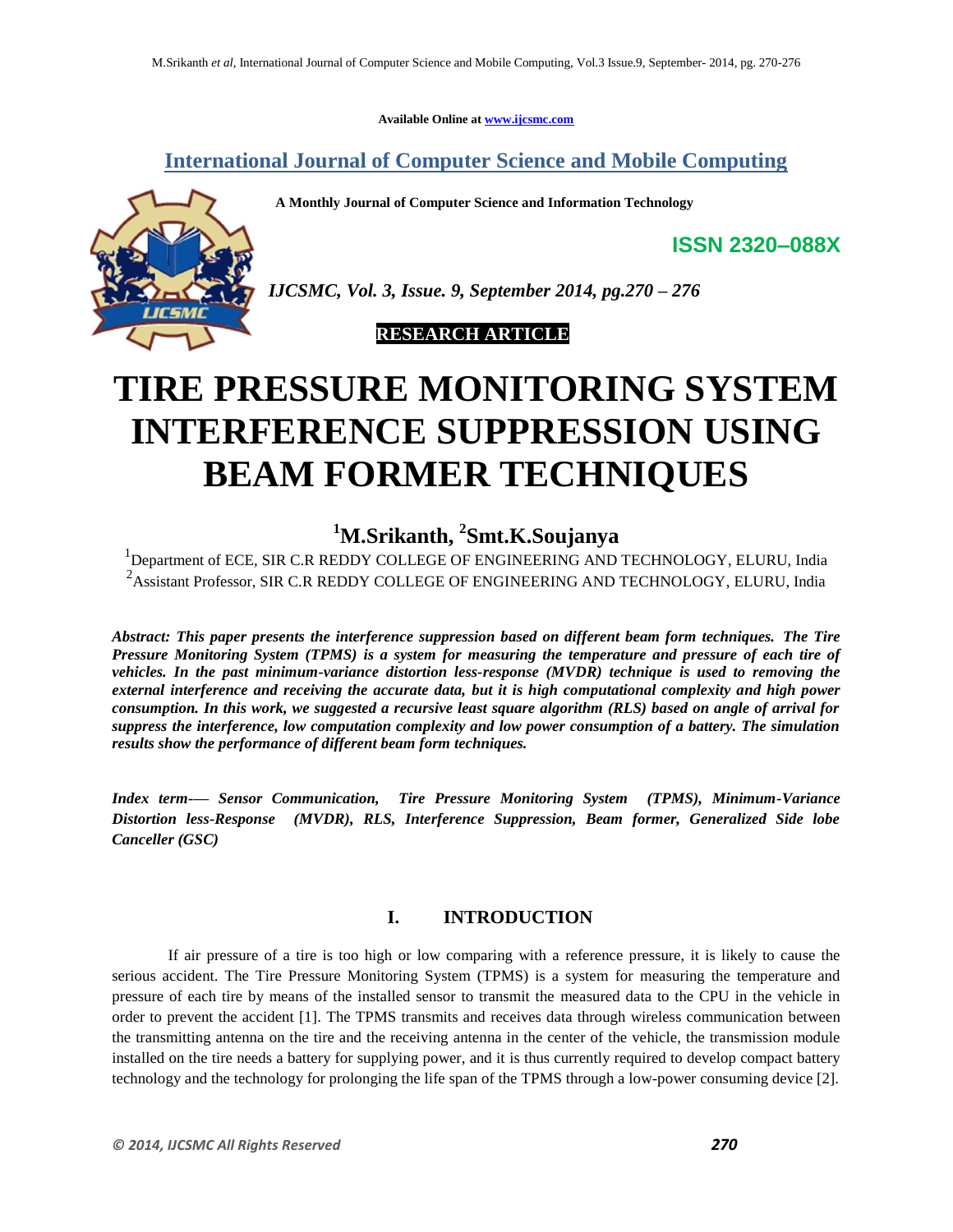Since September, 2007, it is compulsory to install the TPMS on vehicles produced in the U.S.A and imported from other countries by the Act on compulsory TPMS installation in the U.S.A [3]. The EU is promoting an act for compulsory installation of the TPMS on vehicles from 2012 to 2014. The Korean government is also promoting enforcement of compulsory installation of the TPMS on vehicles since 2013, and introduction and development of vehicle safety devices in addition to the TPMS is underway in Korea. The TPMS uses communication frequency of 433.92 MHz in the U.S.A and Europe, 433.92 MHz and 447 MHz in Korea [4]. The interference signal with the high-power from external devices should interfere with exact transmission and reception of the TPMS data. For suppressing such interference, we suggests AOA vector-based (minimum-variance distortion less-response) MVDR beam former with excellent performance. While the precedent switch beam forming technology [5] cannot create null in the AOA direction of interference to result in low performance of interference suppression, the MVDR beam forming technology creates null in the relevant AOA to implement highly effective performance of interference suppression. However, the MVDR uses the autocorrelation matrix to result in very high complexity.

In this paper is organized as follows. MVDR based beam former in section II. Detail explains the GSC beam former in section III. RLS beam former in section IV. The simulation results are presented in Section V. Concluding remarks are made in Section VI.

#### **II. MVDR BASED BEAMFORMER**

It is used for suppressing the interference and receiving the data accurately. The block diagram of MVDR based beam former as shown in figure 1



**Figure 1. MVDR beam former for TPMS**

Firstly, installing TPMS in a vehicle and then calculate the angle of arrival (AOA) of the TPMS signal. The weight vector of MVDR technique based on AOA is given by

$$
a^Hw=1
$$

where w is the weight vector of TPMS signal

a is the auto correlation matrix of the received signal. So, it is high computation complexity because of calculation of an autocorrelation matrix. H is the complex conjugate transpose. The weight vector is given by

$$
\mathbf{W}_{\ell} = \left[ \mathbf{a}_{\ell}^{H} \mathbf{R}_{r}^{A} \mathbf{a}_{\ell} \right]^{-1} \mathbf{R}_{r}^{A} \mathbf{a}_{\ell}.
$$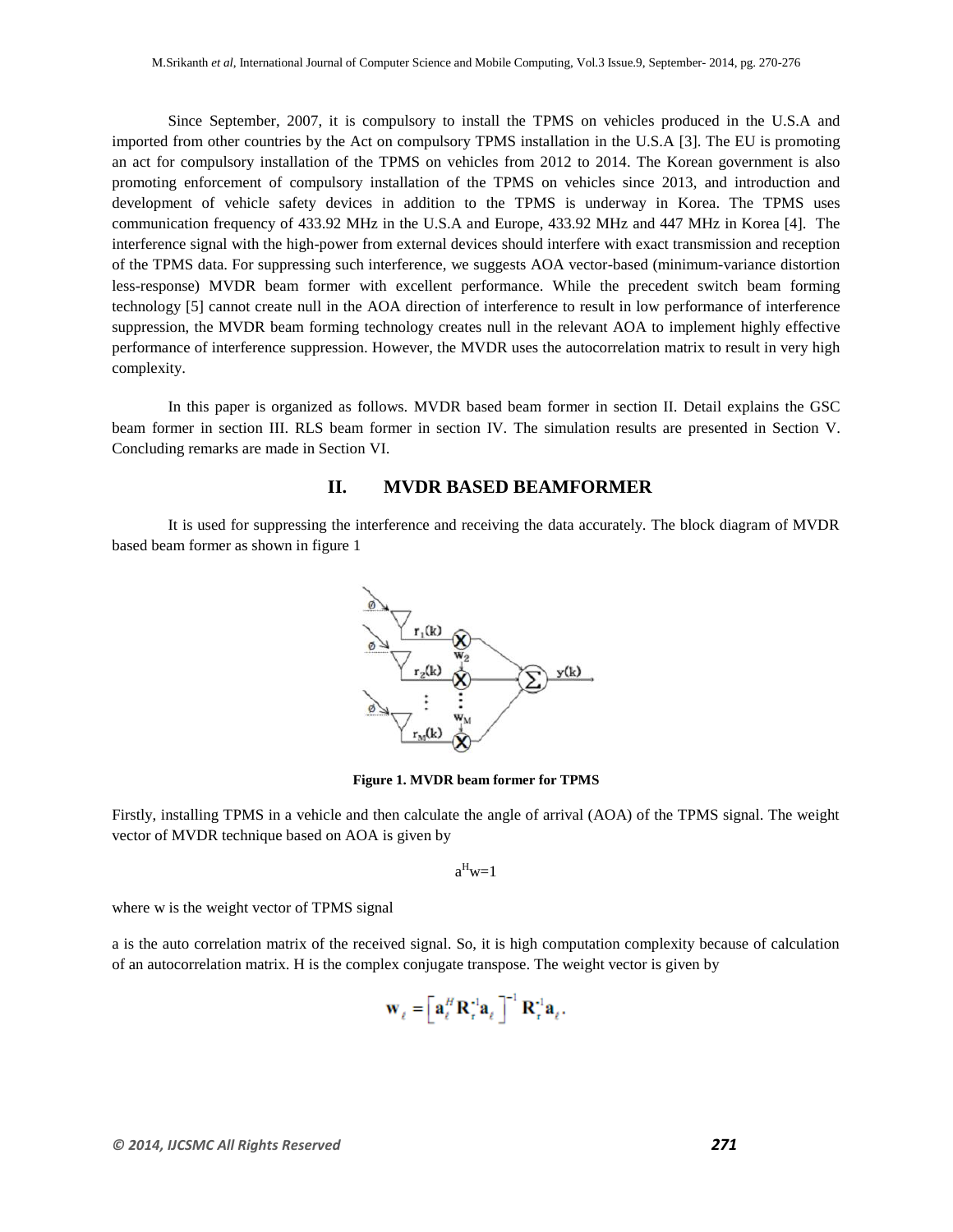The weight vector generates a beam factor of one for the *l* th tire and creates nulls to the unwanted interference signals, at the same time. The final output of MVDR of AOA signal is given by

Y=WX

Where x is the desire MVDR signal. The main drawback of MVDR technique is high power consumption and high computation complexity.

#### **III. GSC BEAMFORMER**

It has better performance compare to MVDR beam former. GSC beam former has low computational complexity comparing to MVDR because it not require auto-correlation matrix calculation. The GSC technique suppressing the interference and receiving the data accurately. The block diagram of GSC based beam former as shown in figure 2



**Figure 2. GSC based beam former for TPMS**

The GSC weight vector is same as adaptive algorithm like the least mean square (LMS) algorithm. The weight vector of GSC signal is given by

$$
W(n+1) = W(n) + \mu X(n)[d^{*}(n) - X^{H}(n)W(n)]
$$

Where W is the weight vector GSC signal.  $0 \mu <$  is a step-size parameter, x is an input signal vector, and H complex conjugate operator.

The weight vector of GSC based on the LMS algorithm is calculated with

$$
\mathbf{w}_{\rm gsc}(k) = \frac{1}{M} \mathbf{a}_{\ell} - K \mathbf{w}(k).
$$

The GSC weight vector given in (12) generates the beam factor sized one for the *l* th tire and nulls the interference signal, thus it improves signal-to-interference ratio (SIR).

The output of GSC beam former is given by

Y=WX

The estimation error signal of GSC signal is given by

$$
Error = d (n)-X (n) W(x)
$$

The main drawback of GSC beam former is high power consumption in a batter of each tire of vehicle.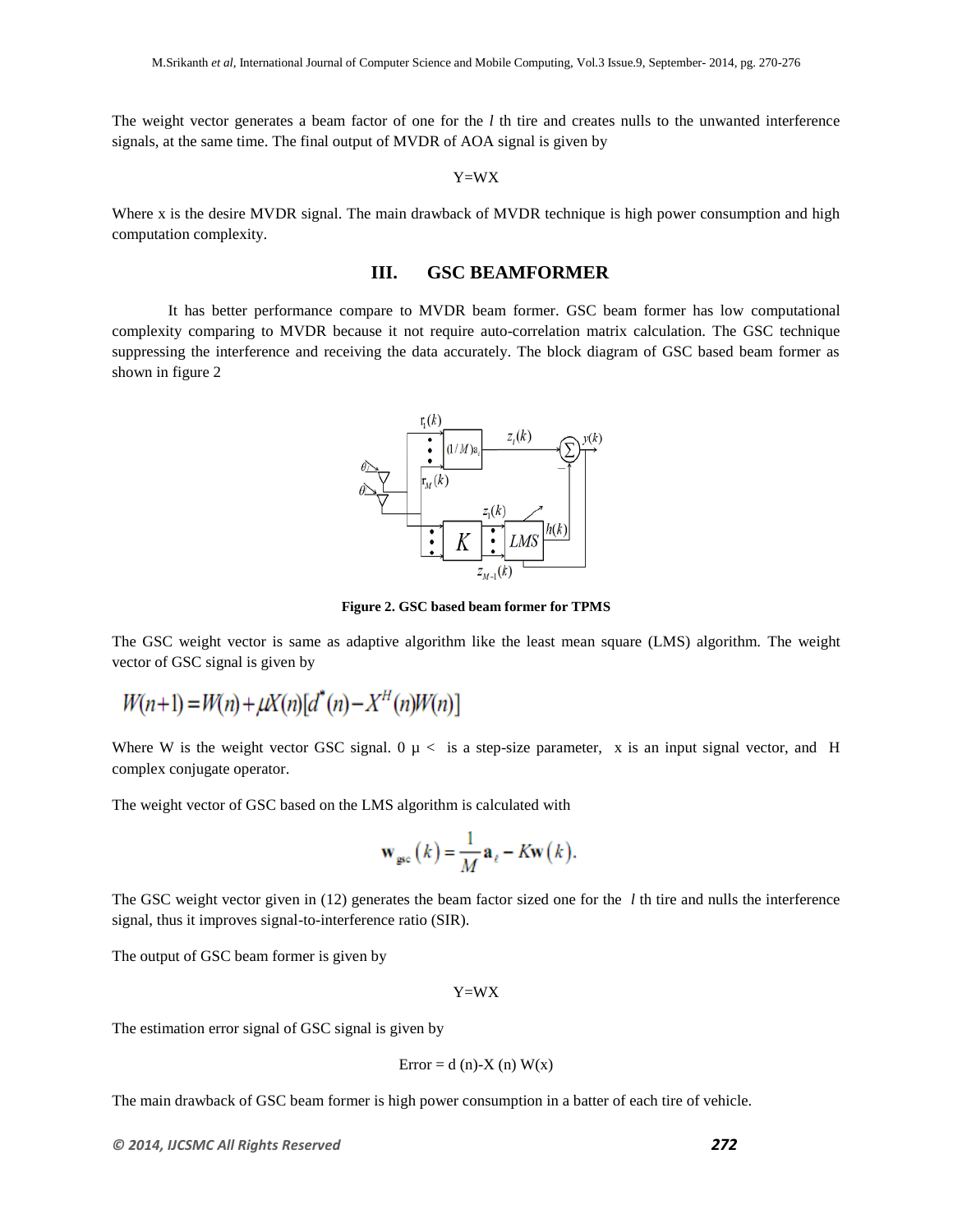### **IV. RLS BEAM FORMER FOR TPMS**

It has better performance compare to GSC beam former. RLS beam former has low computational complexity and low power consumption comparing to GSC. The RLS algorithm does not require any auto correlation matrix computations as the inverse correlation matrix is computed directly. In RLS beam former requires reference signal and correlation matrix information.

The block diagram of RLS technique is shown in figure 3.



**Figure 3 RLS adaptive beam forming network**

The array output of RLS is given by

$$
y(n) = w^H x(n)
$$

The weight vector W is a complex vectors, that is  $W=[w1,w2,......wk]$ . Typically, the adaptive beam former weights are computed in order to optimize the performance in terms of a certain criterion. X(n) is the baseband received signal at the Nth antenna is sum of phase shifted and attenuated versions of the original signal Si is given by

$$
x_N(t) = \sum_{i=1}^{N} a_N(\theta_i) S_i(t) e^{-j2\pi f_c \tau_N \theta_i}
$$

Where Si(t) is desire and interference signal. Final we write base band received signal with noise is given by

$$
x(t) = A(\theta)S(t) + n(t)
$$

Here  $A(\emptyset)$  is the array propagation vector of desired signal and  $n(t)$  is additive Gaussian noise.

We write the  $x(t)$  by separating the desired signal from the interfering signals.

$$
x(t) = S(t)a(\theta_0) + \sum_{i=1}^{N_e} U_i(t)a(\theta_i) + n(t)
$$

Where  $s(t)a(\emptyset)$  is the desire signal of RLS beam former and  $U(t)a(\emptyset)$  is the interference signal.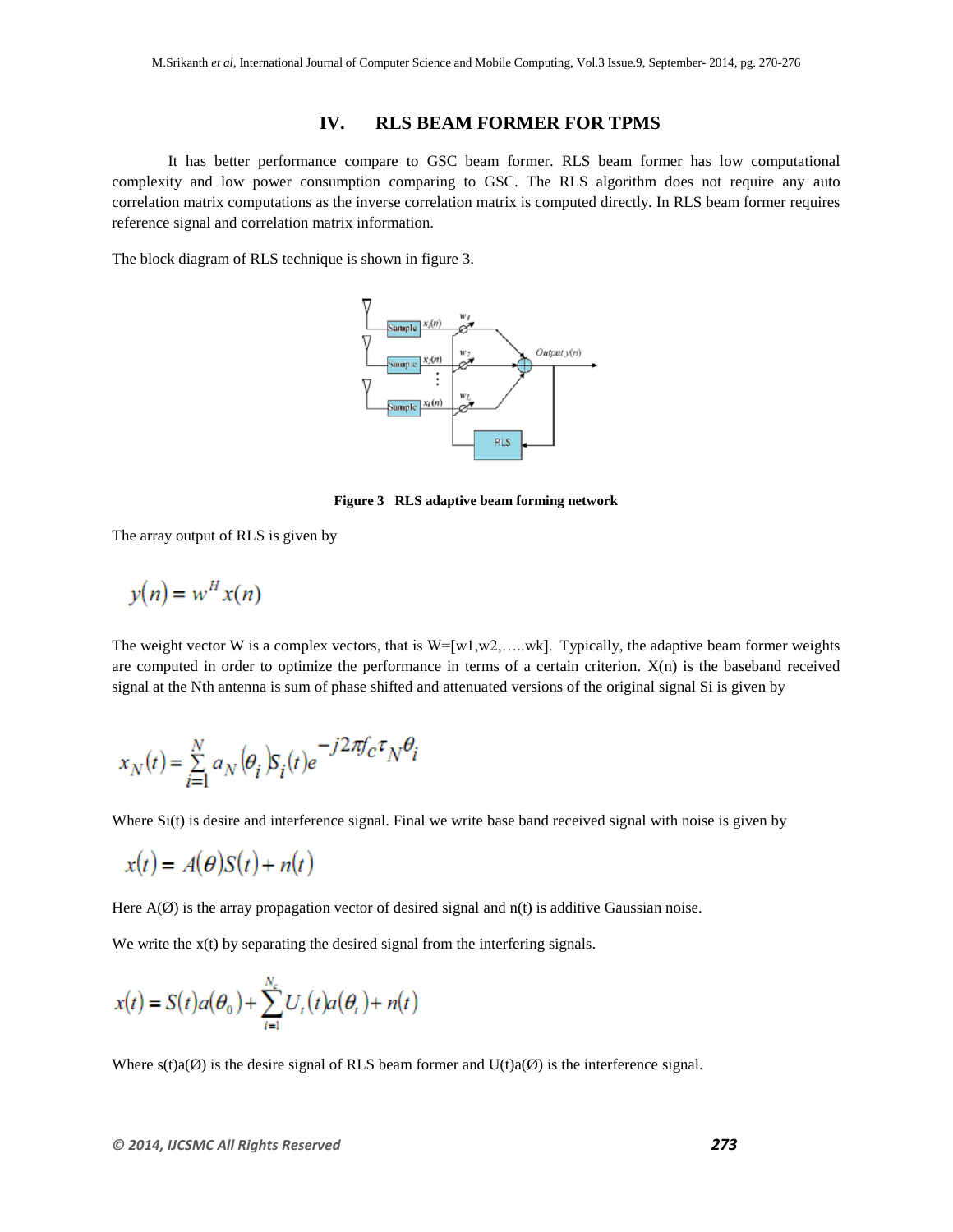The weight vector of RLS beam former of TPMS is given by

$$
w(n) = w(n-1) - \stackrel{\wedge}{R}(n)x(n)\varepsilon^*(w(n-1))
$$

Where inverse matrix  $R(n)$  is given by

$$
\Lambda^{-1}_{R}(n) = \frac{1}{\delta_0} \left[ \frac{\Lambda^{-1}}{R}(n-1) - \frac{\Lambda^{-1}(n-1)x(n)x^{H}(n)x^{1-(n-1)}}{\delta_0 + x^{H}(n)R(n-1)x(n)} \right]
$$

Where δo denoting a real scalar less than but close to 1. The δo is used for exponential weight of past data and is referred to as the forgetting factor as the update equation tends to de-emphasize the old samples.

## **V. EXPERIMENTAL RESULTS**

In this section shows the performance of different beam former techniques. Fig. 4. Shows the beam patterns of the MVDR beam former with six receiving antennas. In Fig. 4. the MVDR forms two beams to 60° (right front) and 300° (left rear) direction, and it created nulls for three directions of 87°, 165°, and 268°, at the same time.



**Figure 4. for right tire TPMS signals with 60° and 300° incidence angles using MVDR beam former**

We can find two beams for 120° (right front) and 240° (right real) directions and three nulls for 87°, 165°, and 268° in Fig. 5



**Figure 5. for left tire TPMS signals with 240° and 120° incidence angles using MVDR beam former**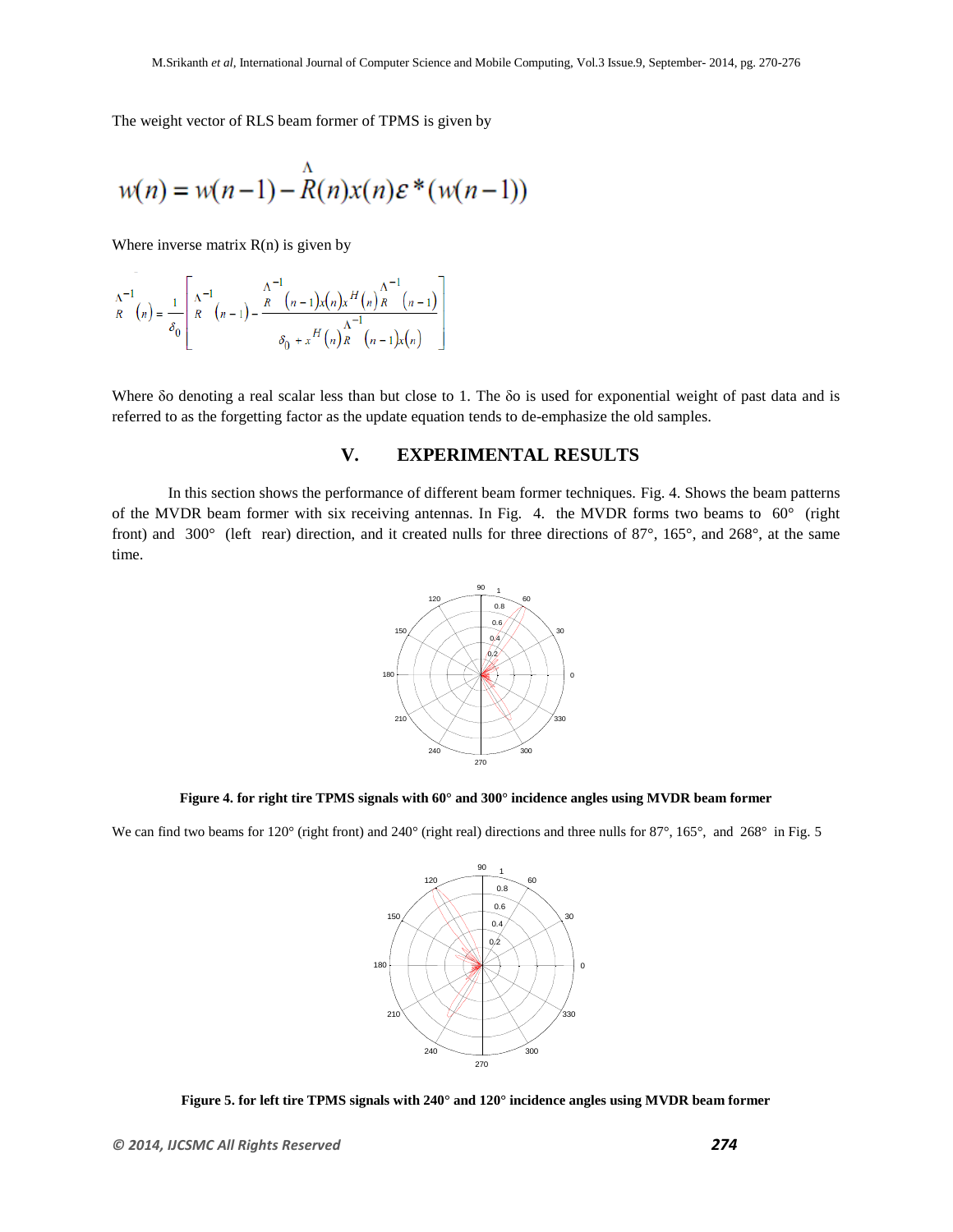In Fig. 6. the GSC forms two beams to  $60^{\circ}$  (right front) and  $300^{\circ}$  (left rear) direction, and it created nulls for three directions of 87°, 165°, and 268°, at the same time.



#### **Figure 6. for right tire TPMS signals with 60° and 300° incidence angles using GSC beam former**

We can find two beams for 120° (right front) and 240° (right real) directions and three nulls for 87°, 165°, and 268° in Fig. 7



**Figure 7. for left tire TPMS signals with 120° and 240° incidence angles using GSC beam former**

We can find two beams for 120° (right front) and 240° (right real) directions and three nulls for 87°, 165°, and 268° in Fig. 8



**Figure 8. for left tire TPMS signals with 120° and 240° incidence angles using RLS beam former**

In Fig. 9. the RLS forms two beams to  $60^\circ$  (right front) and  $300^\circ$  (left rear) direction, and it created nulls for three directions of 87°, 165°, and 268°, at the same time.